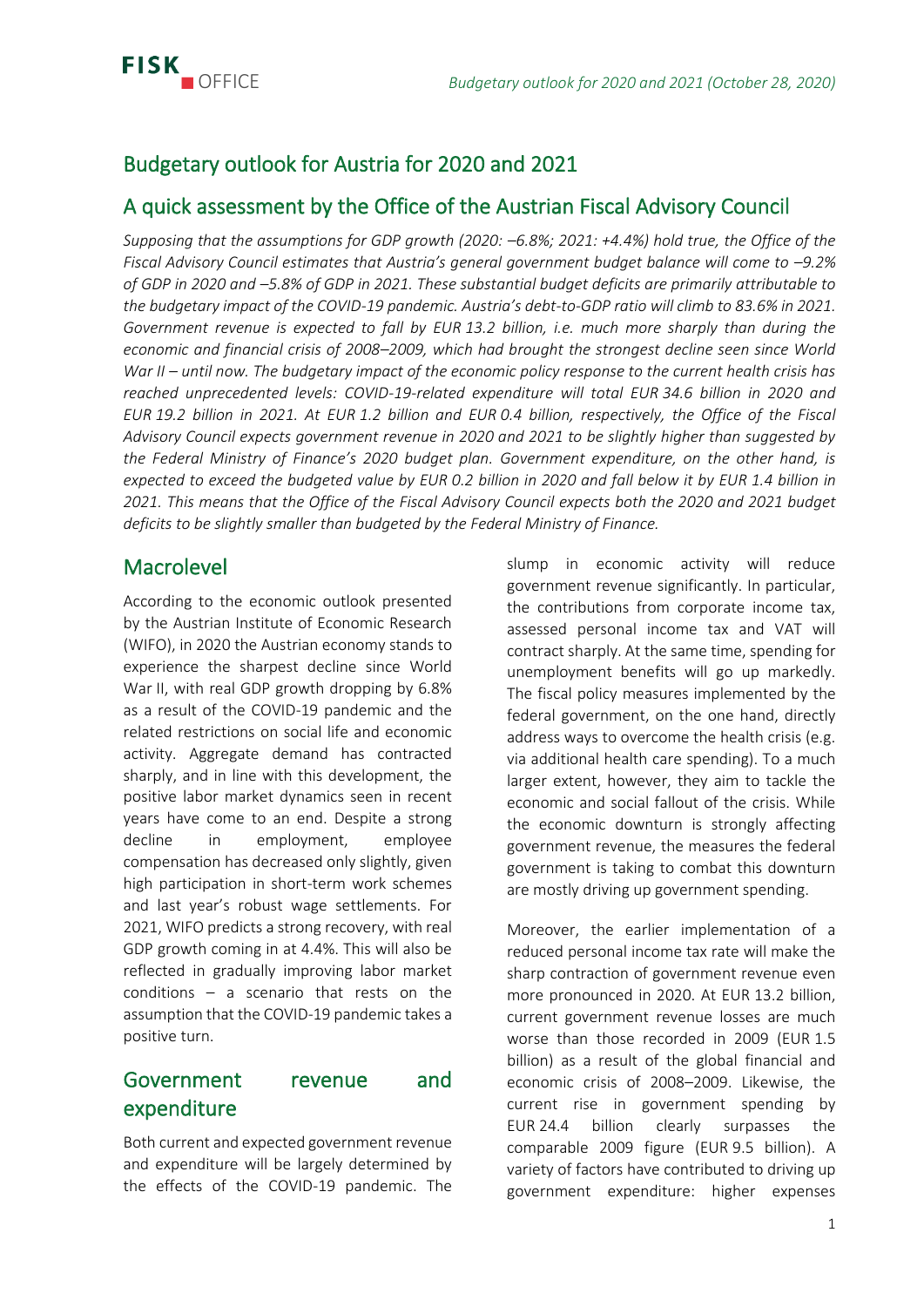(mainly on short-term work and the fixed cost grant) in response to the COVID-19 pandemic, payments under the deposit guarantee scheme in connection with the insolvency of Commerzialbank Mattersburg and Anglo Austrian Bank, and a series of new government measures such as the graduated increase in pension benefits.For 2021, WIFO expects the Austrian economy to recover and government revenue to rise accordingly. With the expected inflow of tax payments deferred in 2020, total government revenue stands to increase by EUR 7.0 billion in 2021, i.e. at a rate that is clearly above the average rise recorded between 2015 and 2019 (EUR 5.7 billion). At the same time, government spending will decrease by EUR 4.5 billion, mainly because crisis response measures will be discontinued.

#### Table 1: Discretionary measures

| Discretionary measures (budgetary impact, year on year <sup>1</sup> )                                          |         |        |  |  |  |  |  |
|----------------------------------------------------------------------------------------------------------------|---------|--------|--|--|--|--|--|
| <b>EUR billion</b>                                                                                             | 2020    | 2021   |  |  |  |  |  |
|                                                                                                                |         |        |  |  |  |  |  |
| Measures taken before 2020                                                                                     | $-2.9$  | $-0.9$ |  |  |  |  |  |
| Economic stimulus and COVID-19-related                                                                         | $-19.4$ | 11.6   |  |  |  |  |  |
| Other measures                                                                                                 | $-2.5$  | $-1.5$ |  |  |  |  |  |
|                                                                                                                |         |        |  |  |  |  |  |
| Total                                                                                                          | $-24.8$ | 9.2    |  |  |  |  |  |
| of which: revenue side                                                                                         | $-6.4$  | $-0.5$ |  |  |  |  |  |
| of which: expenditure side                                                                                     | $-18.4$ | 9.7    |  |  |  |  |  |
| Overall impact (% of GDP)                                                                                      | $-6.2$  | 2.3    |  |  |  |  |  |
| - 2010 - 2010 - 2010 - 2011 - 2012 - 2012 - 2012 - 2012 - 2012 - 2012 - 2012 - 2012 - 2012 - 2012 - 2012 - 201 |         |        |  |  |  |  |  |

Source: Estimation by the Austrian Fiscal Advisory Council based on official budget data (e.g. impact assessment). 1 Negative values imply a reduction in the budget balance.

# Overall results

According to calculations by the Office of the Fiscal Advisory Council, Austria's general government budget bala nce will come to -9.2% of GDP in 2020 and –5.8% of GDP in 2021. The general government debt ratio stands to rise from 70.5% in 2019 to 83.4% of GDP in 2020 and to 83.6% in 2021.

### Table 2: Overall results

| % of GDP                                              | 2019 | 2020                            | 2021      |  |  |  |
|-------------------------------------------------------|------|---------------------------------|-----------|--|--|--|
| Government revenue                                    | 49.1 | 48.2                            | 47.2      |  |  |  |
| (annual change)                                       |      | $(3.6\%)$ $(-6.8\%)$            | $(3.9\%)$ |  |  |  |
| Government expenditure                                | 48.4 | 57.4                            | 53.0      |  |  |  |
| (annual change)                                       |      | $(2.5\%)$ $(12.7\%)$ $(-2.1\%)$ |           |  |  |  |
| <b>Budget balance</b>                                 | 0.7  | $-9.2$                          | $-5.8$    |  |  |  |
| Government debt                                       | 70.5 | 83.4                            | 83.6      |  |  |  |
| Source: Statistics Austria and authors' calculations. |      |                                 |           |  |  |  |
|                                                       |      |                                 |           |  |  |  |

According to calculations by the Office of the Fiscal Advisory Council, Austria's budget deficit in 2020 and 2021 will be slightly smaller than set out in the fiscal path defined by the Federal Ministry of Finance in its 2020 budget plan. Given the current COVID-19-related difficulties in calculating the output gap, it is impossible to calculate a structural budget balance that can be interpreted in any meaningful way. For this reason, the Office of the Fiscal Advisory Council will not publish this key figure at the present juncture and recommends a cautious interpretation of structural budget balance figures published by other institutions.

# Budgetary impact of the COVID-19 pandemic

The overall impact of the COVID-19 pandemic on Austria's general government budget will not only consist of the direct costs of support measures but will also include fiscal effects caused indirectly by the economic downturn (above all, through tax shortfalls and higher expenses for social transfers). To quantify the overall extent of the budgetary impact of the COVID-19 pandemic, we compared this quick assessment with a counterfactual estimate based on WIFO's macroeconomic outlook of December 2019 (which did not anticipate the COVID-19 pandemic). According to this comparison, the overall impact on the budget balance will be –EUR 34.6 billion for 2020 and another –EUR 19.2 billion for 2021. Our comparison also shows that, without the COVID-19 pandemic, the 2020 budget could have been expected to be in balance despite the implementation of the first stage of the personal income tax reform.